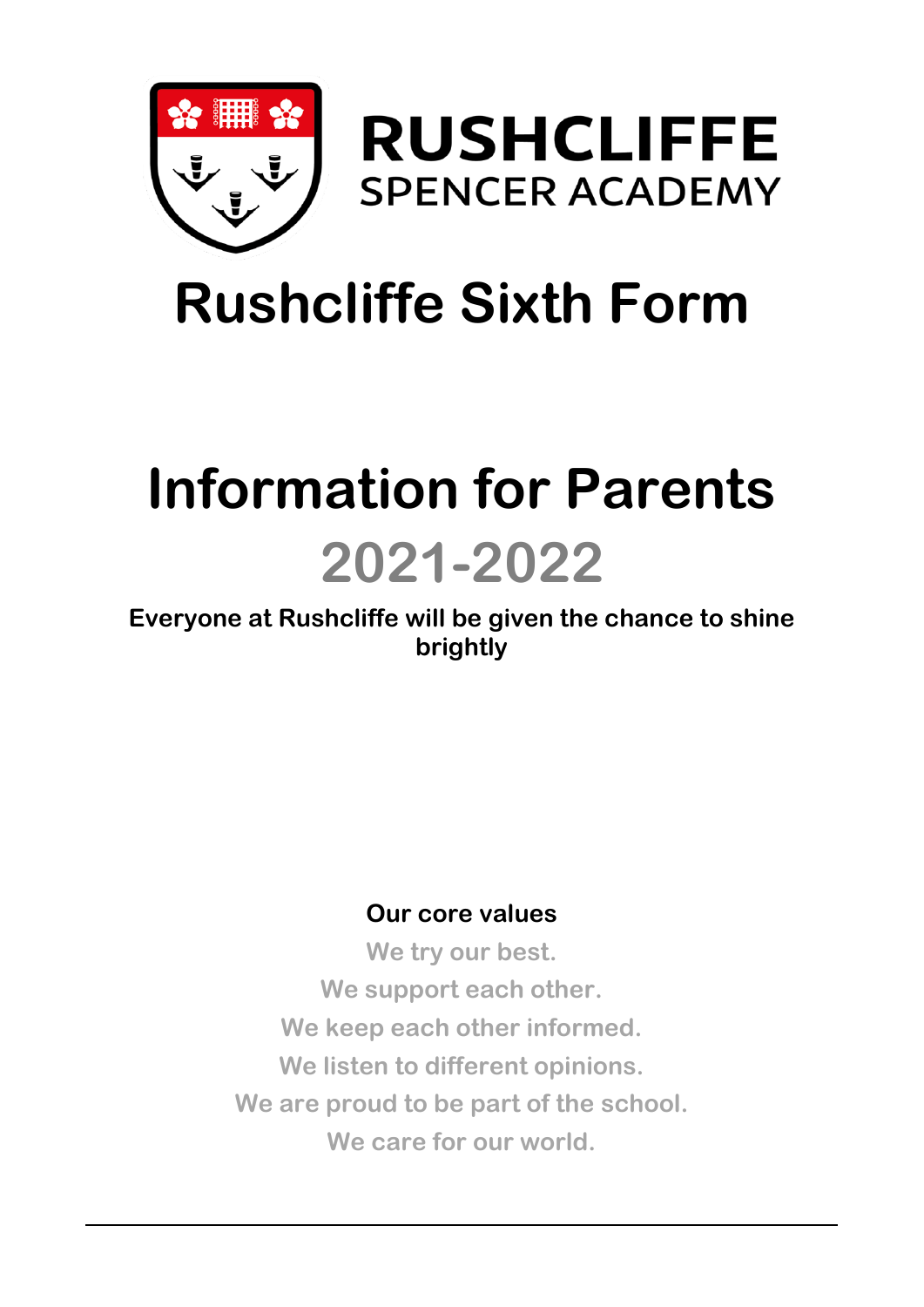Dear Parents / Carers,

I hope that you will find the information in this booklet useful.

An effective partnership between home and school has a big impact on the success of a young person and this remains true for our students in the Sixth Form. We are keen for you to understand all that we do as a school so that you are able to support this work with your son/daughter at home. However, we understand that it takes time to read policies and other lengthy information on the website or elsewhere. As such, this booklet is designed to give you an overview but also includes links to more detailed information.

If you have any feedback on the information or would find anything additional of use, please do let us know as we will review this booklet each year.

Yours faithfully

**Damian Painton Ben Roberts Ben Roberts** Principal **Head of Sixth Form**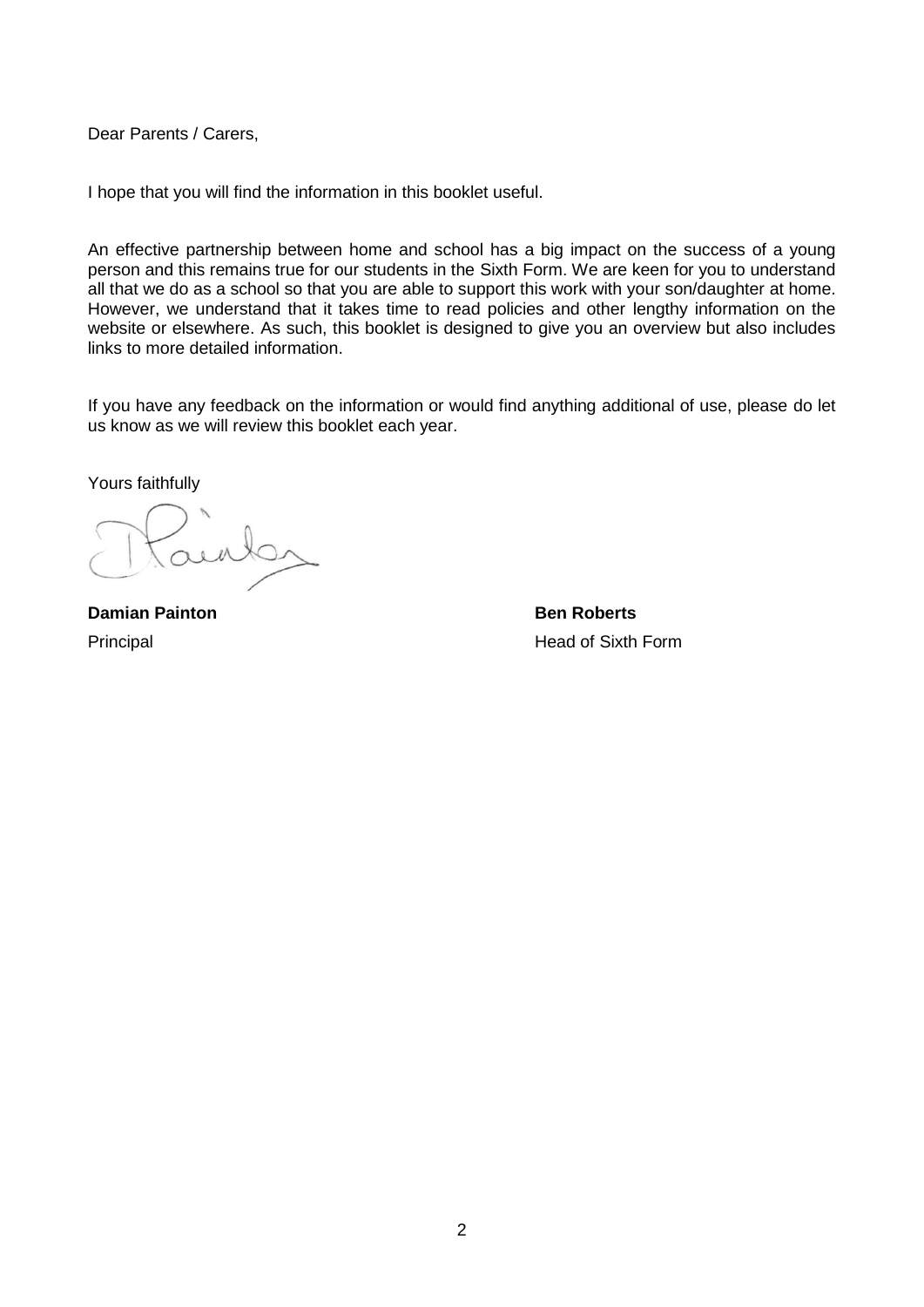| <b>Tutors</b> | 11 |
|---------------|----|
|               |    |
|               |    |
|               |    |
|               |    |
|               |    |

\*All information correct at time of printing.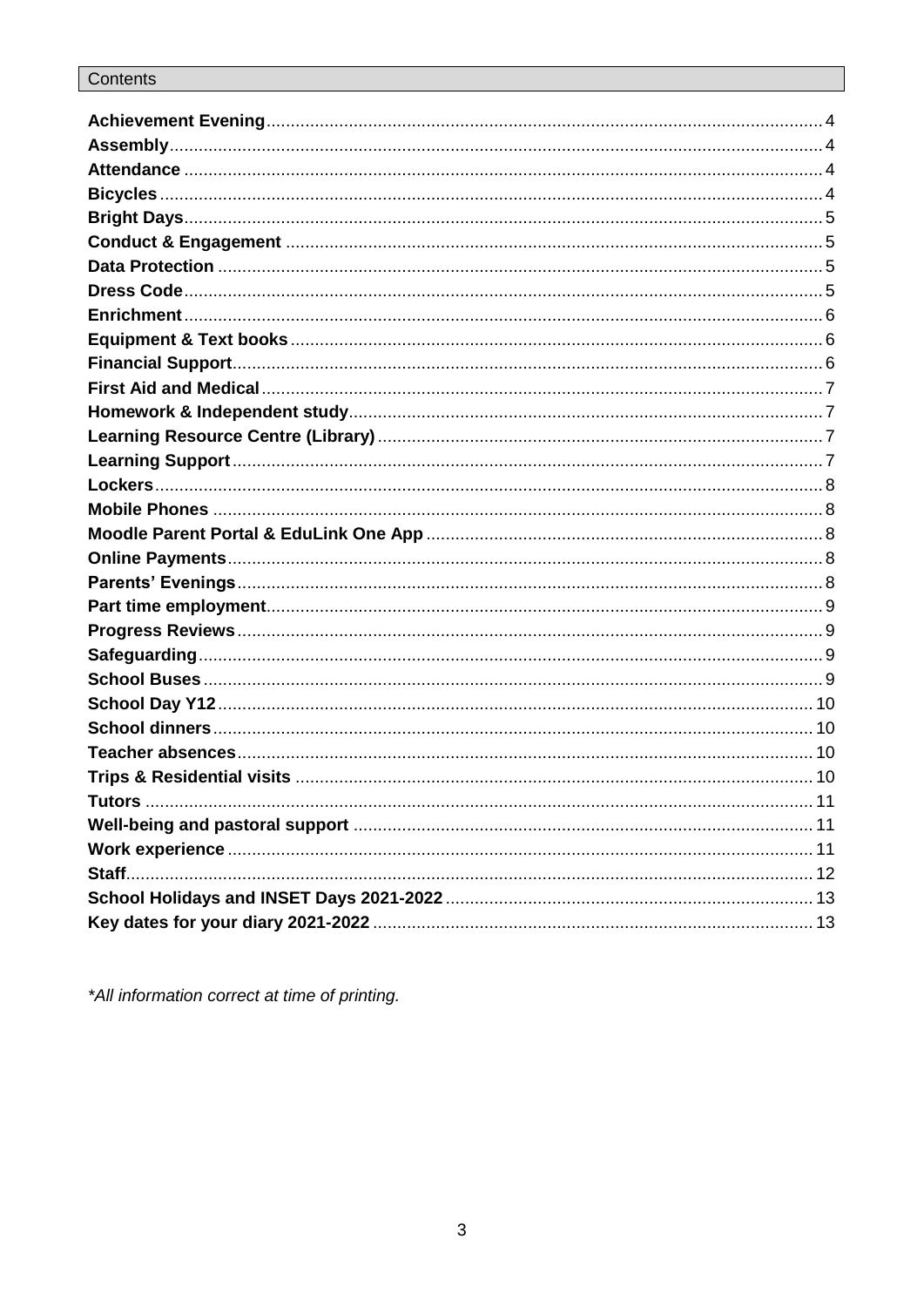#### <span id="page-3-0"></span>**Achievement Evening**

Each year group has an achievement evening at the end of the summer term. Parents of those students who are receiving an award are invited to attend. In the Sixth Form awards are given for effort and attainment in different subject areas alongside Tutor awards and the Rushcliffe Community Awards which recognise contributions to extra-curricular activities and work done within school and local communities including representation in sports, drama, music and volunteering.

#### <span id="page-3-1"></span>**Assembly**

Year 12 come together for a year group assembly every Wednesday morning. Ethos assemblies are led by a member of the Senior Leadership Team or Head of Year and focus on a theme linked to our core values to give students an understanding of issues affecting society and the world beyond Rushcliffe. At other times assemblies are led by guest speakers, presenting opportunities for our students to become involved in projects outside school.

#### <span id="page-3-2"></span>**Attendance**

Sixth Form students must attend all timetabled lessons and tutorials (including tutor time, assembly and enrichment). An attendance figure of less than 95% will trigger intervention and may result in disciplinary action.

Students are also expected to maintain high standards of punctuality.

Subject teachers, particularly leading up to exam periods, may offer a number of additional study or revision sessions; students are expected to attend as many of these as possible.

If a student is ill, their parent/guardian should notify the school by telephone on the day of the absence.

For absences known in advance parents/guardians should inform the Sixth Form office at their earliest convenience and students should notify their teachers and tutors in advance.

It is the responsibility of the student to ensure that all missed work is caught up. Teachers and tutors will support students to do so.

- The school does not authorise any term-time holidays for Sixth Form students.
- Students should try to avoid making doctor's/dentist's appointments when they have timetabled lessons.
- Driving lessons are not an eligible reason for absence.
- We support students in undertaking relevant work experience placements but encourage them to do so in the school holidays to minimise the disruption to learning. Any work experience placements which can only be undertaken during term time (outside of the scheduled work experience week) must be authorised by the Head of Sixth Form.
- We also support students participating in elite sporting, musical or similar events and understand this may necessitate time off school. Parents/students should seek permission from the Head of Sixth Form.

Students are permitted to leave the school site during the day if they do not have lessons but they MUST sign out at the Sixth Form reception desk and sign back in on their return if not going immediately to a timetabled lesson. For the safety of all, we must keep an accurate record of who is on site.

Students will be entered for public examinations on the courses undertaken for both Level 3 and Enrichment option qualifications. In the event that a student chooses not to present them self for an exam, excepting 'exceptional circumstances' such as acute illness, they may be liable to pay the full cost of the examination entry fee.

#### <span id="page-3-3"></span>**Bicycles**

A great many students cycle to Sixth Form and we warmly encourage this. We want students to be safe and would ask that you support us by reinforcing the need to wear a cycle helmet and to be responsible when cycling on or close to the roads. There are secure bike sheds on site. These are locked at the start of morning registration and re-opened at the end of the school day. We recommend students use the bike sheds and also bring a good quality lock to ensure the security of any bikes being kept on site.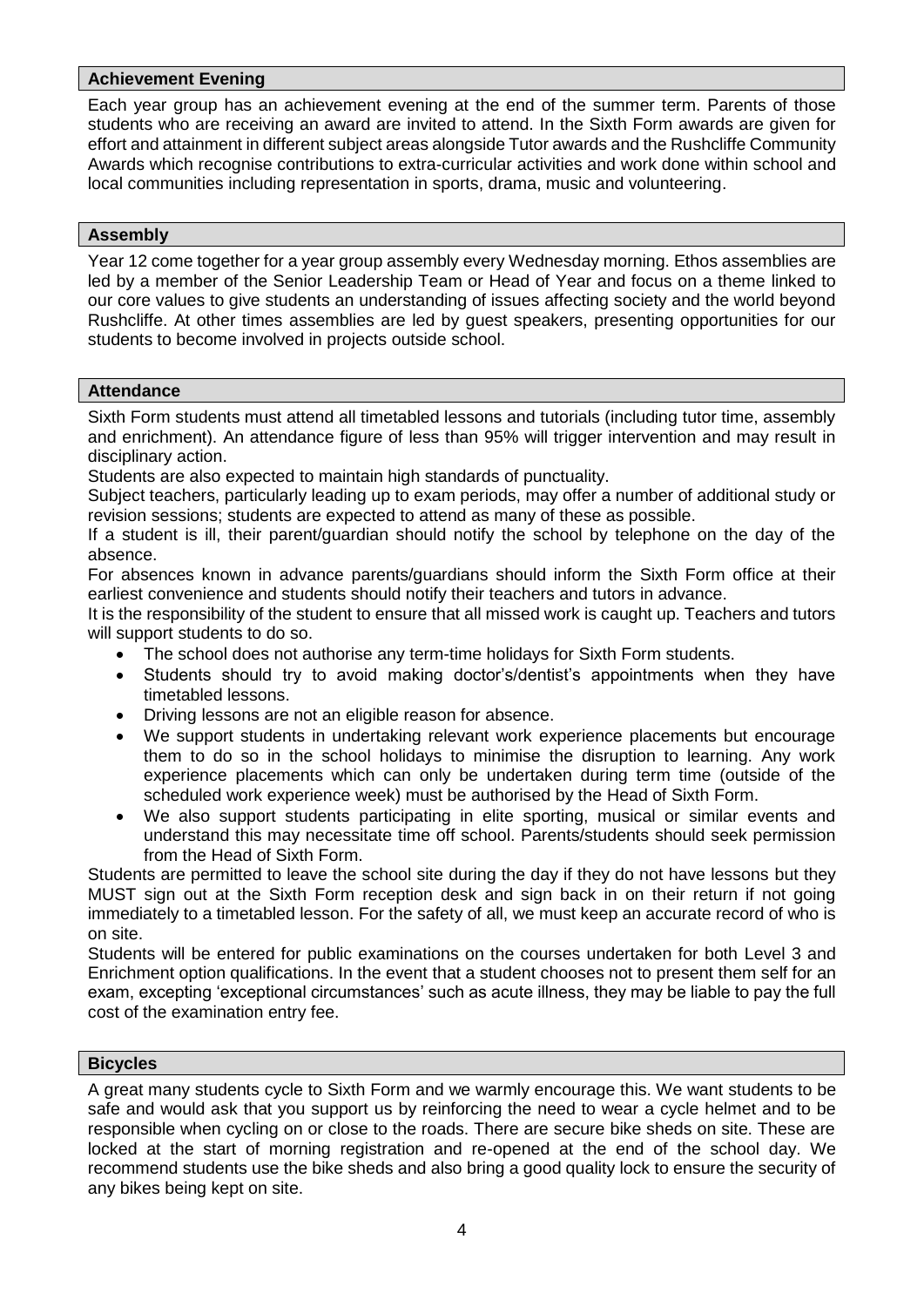#### <span id="page-4-0"></span>**Bright Days**

Four times a year, the normal school timetable is suspended for Bright Days. These days give students the opportunity to explore a range of different issues that support their personal and academic development including Study skills for lifelong learning, employability skills and post 18 pathways and choices (University / Apprenticeships / Employment). These sessions also enable us to focus on issues that are relevant to 16-18-year olds today, e.g. health and well-being as well as social and cultural issues including the following: alcohol and drug misuse; sexual health; driver safety, anxiety and stress; the power of sleep and the healthy eating. Attendance to Bright Days is compulsory.

#### <span id="page-4-1"></span>**Conduct & Engagement**

Sixth Form students are expected to demonstrate high standards of behaviour in the classroom, Sixth Form areas, around the school and off site during school visits and residential. It is their duty to act as positive role models for younger students. In particular, we expect students to be respectful to people and property at all times. Students should assume collective responsibility for keeping the common room area clean and free of litter. Sixth Form students are encouraged to take on roles of responsibility - such as reading mentors and subject ambassadors, to both develop their own interpersonal and leadership skills and to make a positive contribution to the school community. In order to ensure effective communication between students and staff we ask all students to:

- o Check their pigeon hole every day.
- o Sign up to Rushcliffe Sixth Form's Facebook page.
- o Use the Rushcliffe e-mail system.
- o Check Satchel One on a daily basis.

Students who wish to bring a motorised vehicle on to the school site must register their car number plate with the Sixth Form office. Reckless driving / speeding on site will lead to disciplinary action. Smoking is strictly prohibited on or anywhere close to the School site. If students smoke close to the

School, their behaviour is associated with the School. Alcohol is also banned.

Any students in breach of these rules will face disciplinary action which may result in them being asked to leave.

If any student is caught in possession of illegal substances, the matter will be referred to the police.

#### <span id="page-4-2"></span>**Data Protection**

Each year, we ask parents/carers to ensure that we have the most up to date information on their son/daughter and the most up to date contact details for parents and other emergency contacts. We would ask for your support in ensuring that this information is returned in a timely fashion and that you keep us informed of any changes (via [data@rushcliffe.notts.sch.uk\)](mailto:data@rushcliffe.notts.sch.uk). All information is stored securely on our management information system.

We use your son/daughter's medical information and the telephone numbers provided for contacts in the event of an emergency and/or to discuss matters affecting the progress and well-being of your son/daughter. We are required by law to share some data with the Department for Education and Nottinghamshire County Council (local education authority). Some student data is also shared with a number of third parties in order for us to exercise our official duties and obligations.

#### **More information on data protection including our policy and details of third parties:**

<http://rushcliffespencer.com/policies/>

#### <span id="page-4-3"></span>**Dress Code**

There is no uniform in the Sixth Form but students should remember that it is a working environment and dress in a way that does not detract from this. The dress code is outlined below:

- o No offensive slogans on tee shirts etc.
- o Students should not wear flip flops, very short shorts, tops which expose midriff, very short skirts.
- o No underwear on display.
- o No gym/sportswear including tracksuit bottoms.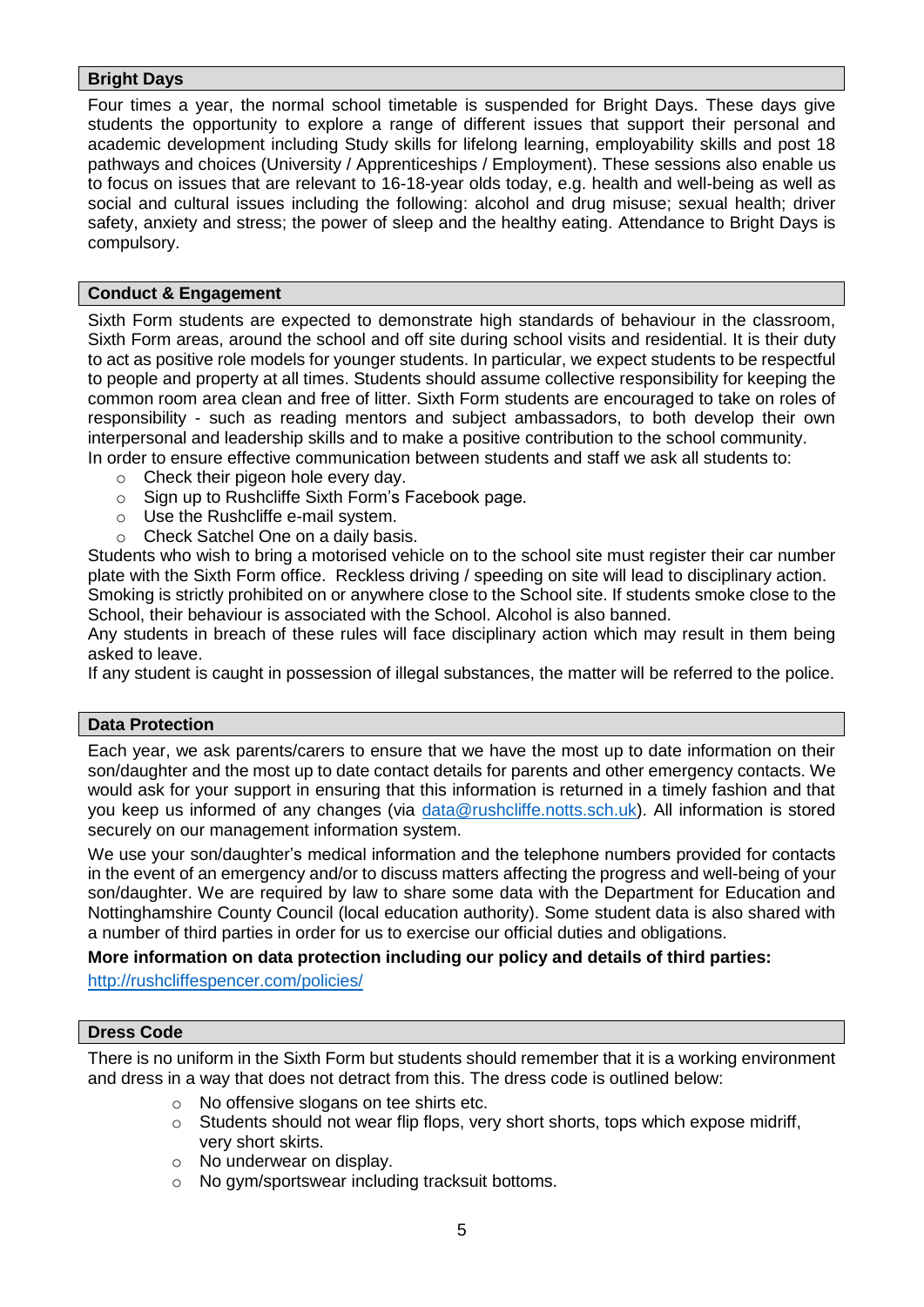- o No ripped jeans.
- o Any headwear, with the exception of that worn for religious or cultural reasons, is removed when inside the classroom and school buildings

All Sixth Form students MUST wear an ID badge and a lanyard. This is a legal requirement.

#### <span id="page-5-0"></span>**Enrichment**

Rushcliffe Sixth Form provides a wealth of stimulating and engaging opportunities beyond the core curriculum subjects studied to broaden a student's perspective and develop skills for further study, employment and adult life. In view of this aim, students are timetabled for one hour each week (Wednesday P1) to take part in an Enrichment activity. The programme includes a range of qualification and non-qualification elements; students may choose from the following Enrichment options:

- Extended Project Qualification\* : taught elements and project supervision
- Thinking of teaching?
- Young Enterprise Award
- Sports Leadership
- Duke of Edinburgh Silver award
- Newspaper The Rushcliffe Post
- Functional ICT (qualification)
- Independent Living
- Mandarin (for beginners)
- Jewellery Making
- Producing music

\*Completion of an EPQ project develops independent study skills and demonstrates an interest, knowledge and aptitude outside of A level course requirements. The EPQ is very well received by universities and is worth the equivalent of half an A level, graded A\* to E.

More information on the D of E in general and, more specifically, at Rushcliffe:

<https://www.dofe.org/do-your-dofe/>

<http://www.rushcliffe.notts.sch.uk/index.php/duke-of-edinburgh>

#### <span id="page-5-1"></span>**Equipment & Text books**

Clearly, it is crucial for students to come to Sixth Form with the appropriate equipment. Students are issued with an equipment list for each subject when they enrol. During the two year course subject teachers may loan text books and other resources to students. It is vital that these are returned at the end of the two years in order that departments are not forced to purchase new resources. To encourage students to return all textbooks, library books and any other equipment departments may have loaned to them, we ask for up to £50 to cover a 'Universal Book Deposit'. This will be returned at the end of Year 13 after exams, upon the return of all loaned items in good condition. The Universal Book Deposit also covers sixth form locker keys which are allocated to all sixth form students. Students who are in receipt of Free School Meals or the Bursary will have the deposit met from the Bursary Fund but will be asked to sign an agreement to return all books.

#### <span id="page-5-2"></span>**Financial Support**

The Rushcliffe Sixth Form 16-19 Bursary Fund is designed to help and support any student to overcome financial barriers to participation in education, such as costs of transport, books or equipment. There are two types of bursary:

#### Vulnerable bursary

This bursary is £1,200 a year for young people in one of the following groups:

- In care
- Care leavers.
- In receipt of income support, or Universal Credit (UC) in their own right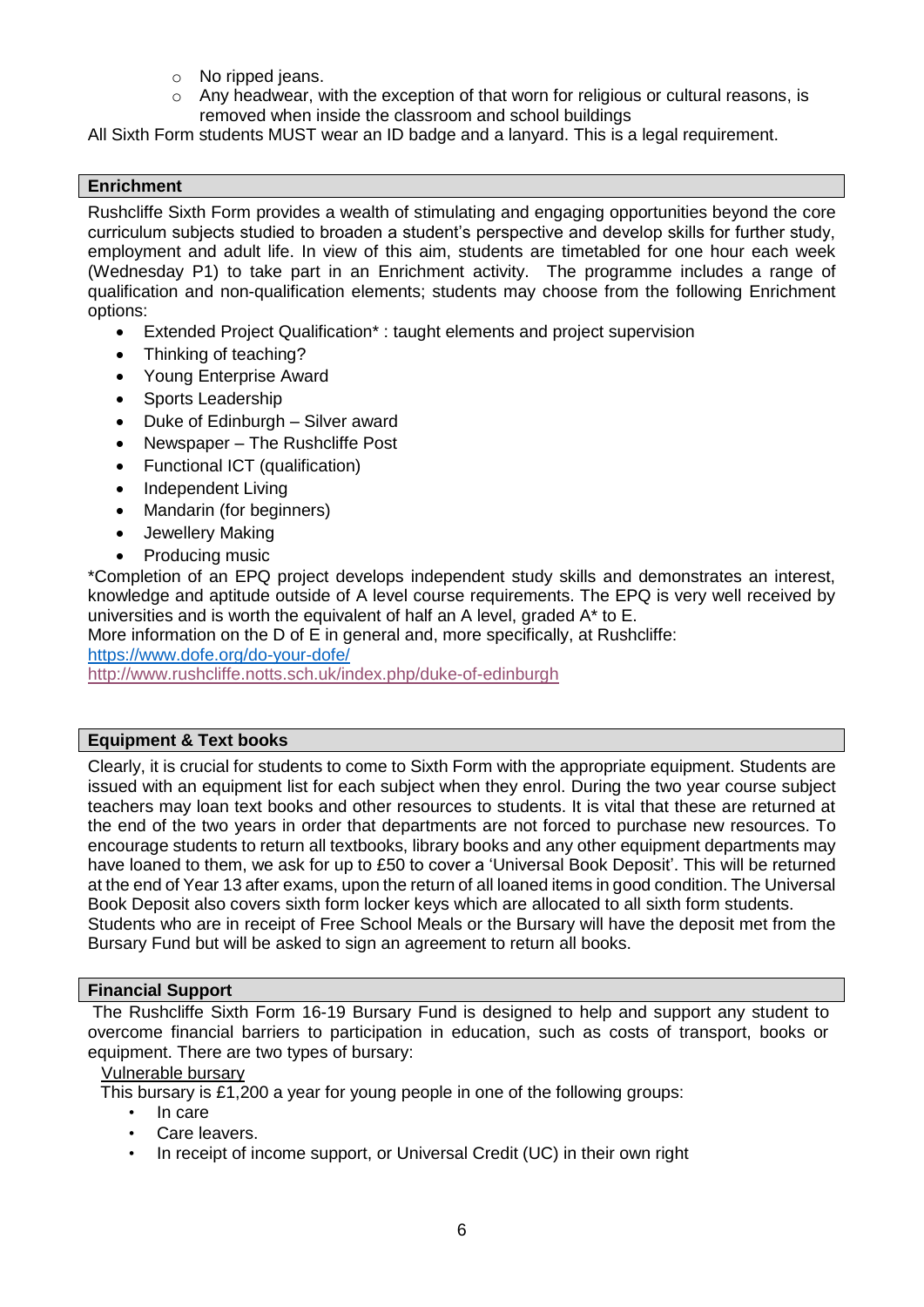In receipt of Employment and Support Allowance (ESA) or Universal Credit (UC) and Disability Living Allowance (DLA) or Personal Independence Payments (PIP) in their own right.

#### Discretionary bursary

This bursary is available to Rushcliffe Sixth Form students not eligible for the Vulnerable Bursary who live in a low-income household. The level of support which the school can offer is dependent on the total funding received from the Education Funding and Skills Agency (EFSA) and the number of applications it receives.

Under exceptional circumstances students who are not automatically eligible for an award can also apply for help with one-off course related expenses (proof of income or hardship will be asked for). Applications for additional help will be considered on an individual basis and is dependent upon available funds. If you feel your son/daughter may be entitled to financial support please do not hesitate to contact the Sixth Form Office for more details and an application form.

#### <span id="page-6-0"></span>**First Aid and Medical**

We have a team of first aiders in school to ensure that students are kept safe and well. Our first aid room is run by Karen Winfield. In the event that a student is unwell or injured, they need to report to the first aid room or to the Sixth Form office – assuming that they are able to (if not, a first aider will be called to come to them). If appropriate, contact will be made with home and you may be asked to come and collect your son/daughter. If you wish to discuss any specific medical issues, health care plans or support with your son/daughter's medication, please contact Karen via the school telephone number.

#### <span id="page-6-1"></span>**Homework & Independent study**

Completion of homework and independent study are fundamental elements of success at A level study. Subject teachers set homework in order for students to: show progress and understanding; consolidate and extend work covered in lessons or prepare for new learning activities; access resources not available in the classroom; develop core skills and effective study habits; have an opportunity for independent work or to pursue areas of individual interest and to experience new and varied challenges. At Key Stage 5 (years 12 and 13), all subjects set homework weekly and students will be expected to do approximately 1 hour of homework/preparatory work per 1 hour taught lesson. Students can view all homework tasks set by their teachers on-line on Satchel One. In addition to specific homework tasks set by teachers A level students and Level 3 students are expected to show initiative in completing wider reading and research beyond the set curriculum. Each subject area will provide a list of supra curricular activities/resources so that students can challenge themselves and further their own learning. The Sixth Form centre quiet study areas (QSA1 and 2) and Sixth Form IT room are always available for private study. Any books / journals made available to students in the QSA must not be removed. Sixth Form students can also use the LRC in main school.

#### <span id="page-6-2"></span>**Learning Resource Centre (Library)**

We are a school who firmly believe in the importance of reading – both as a tool to support learning and for pleasure. We have a large and vibrant learning resource centre located in main school (the LRC) which Sixth Form students can access at any time to access I.T. resources, study, read or borrow books. A comprehensive selection of core text books and resources for A level subjects and Level 3 courses can be found in the QSA (quiet study areas) in the Sixth Form.

#### <span id="page-6-3"></span>**Learning Support**

We recognise that students with additional needs – for example those who are autistic or dyslexic may require additional help during their time in Sixth Form. For students with special educational needs, the school's highly skilled learning support team are on hand to provide help and support including targeted one to one sessions. Student entitlement to additional time in exams is also managed by the Learning Support team. If you have any queries related to special educational needs, please contact Ms Miles (School SENDCo).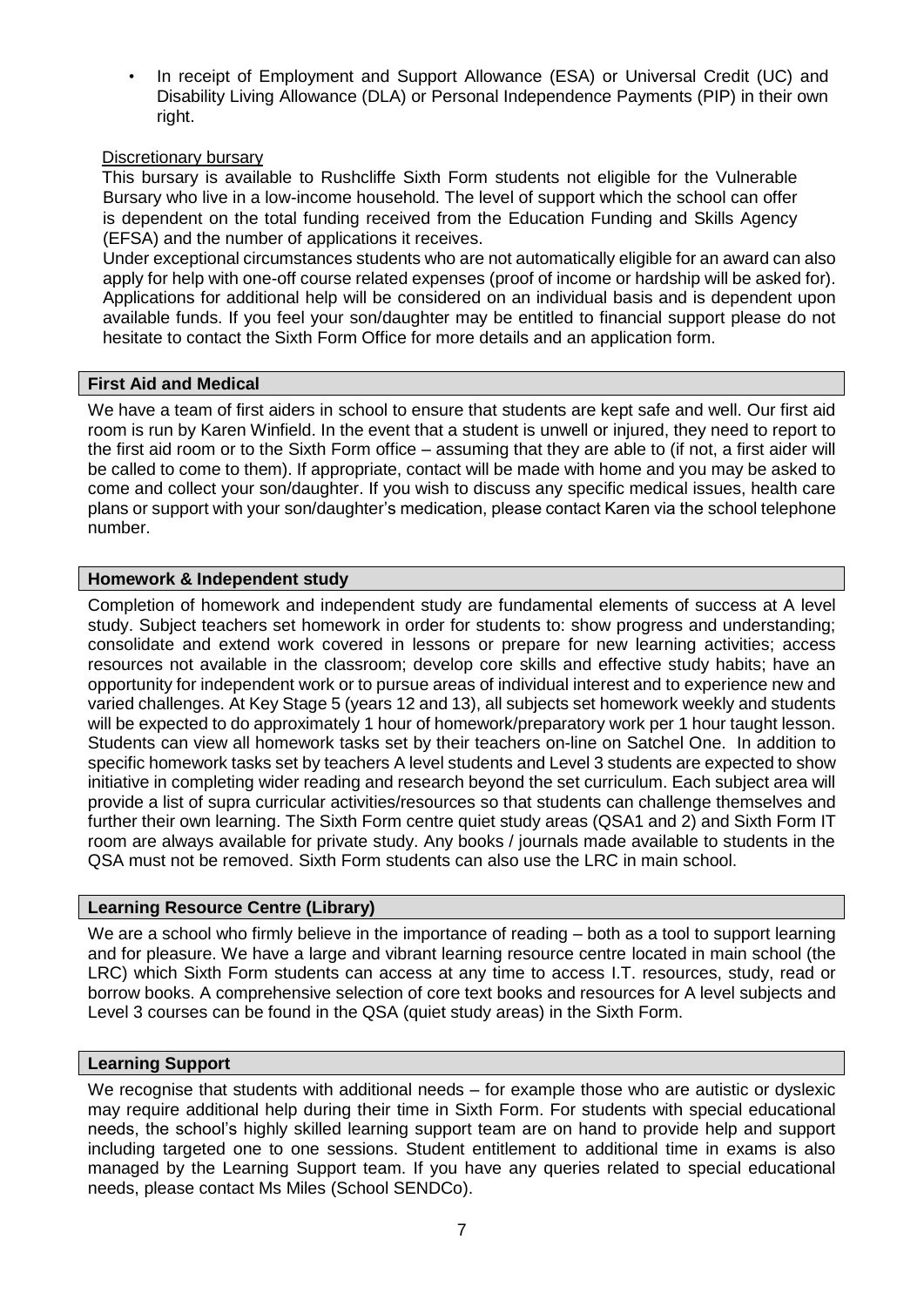#### **More information on learning support including policies, links and details of our school offer: <http://rushcliffespencer.com/send/>**

#### <span id="page-7-0"></span>**Lockers**

Student lockers enable students to know that their belongings are safe and every student in Sixth Form will be allocated an individual locker – which also houses a pigeon hole for printed documents/letters/marked work to be posted to students. A £5 refundable deposit for the locker key will need to be made along with the universal book deposit. We do ask that all lockers are kept clean and tidy, and free of graffiti, stickers or pictures of any kind.

#### <span id="page-7-1"></span>**Mobile Phones**

Sixth Form students are permitted to have these in school but should only use mobile phones in the Sixth Form centre. They must be switched off and put away in all lessons, assemblies etc. and when moving around the main school site. Interruption of learning by these devices is unacceptable. Any inappropriate use is likely to result in disciplinary action.

#### <span id="page-7-2"></span>**Moodle Parent Portal & EduLink One App**

Moodle is our school virtual learning environment. Students are able to access a range of resources to support their learning on Moodle. Parents are also able to log onto Moodle to view a range of information about their son/daughter including:

- Their timetable
- A summary of their attendance
- Copies of their progress reviews
- A copy of their examination timetable

Moodle is accessed via [http://moodle.rushcliffe.notts.sch.uk](http://moodle.rushcliffe.notts.sch.uk/)

Similar information is available via the EduLink One App. This can be downloaded to smartphones and tablets from the iTunes or Google Play stores. Parents can log in with the same credentials as they use for Moodle.

New year 12 parents will be provided with login details early in the autumn term. For help and support with Moodle or the EduLink One app, parents can contact IT support via [info@rushcliffespencer.com.](mailto:info@rushcliffespencer.com)

#### <span id="page-7-3"></span>**Online Payments**

We provide parents with a secure internet payments system which allows you to more easily send money into school for range of purposes including paying for trips, topping up your son/daughter's catering account or paying music lesson invoices.

As well as allowing payments to be made by debit or credit card at your convenience (24 hours a day, 7 days a week) it removes the need for students to bring cash into school. The online payment system is accessed here:<http://www.scopay.com/rushcliffe>

New Year 12 parents will be supplied with login details at the start of the autumn term For help and support with Scopay, please contact our finance team via [finance@rushcliffespencer.com.](mailto:finance@rushcliffespencer.com)

#### <span id="page-7-4"></span>**Parents' Evenings**

There are a number of opportunities for parents to meet with staff and teachers.

There is an information evening for Year 12 parents on 23<sup>rd</sup> Sept and there is also an opportunity for parents of year 12 and 13 students to meet their form tutors (6<sup>th</sup> Oct) to review how their son/daughter is settling in.

Each year group has a progress evening at which parents can meet with each subject teacher to discuss their son/daughter's progress.

Members of the senior leadership team, heads of year and representatives from the learning support team are available at all these events to meet with parents.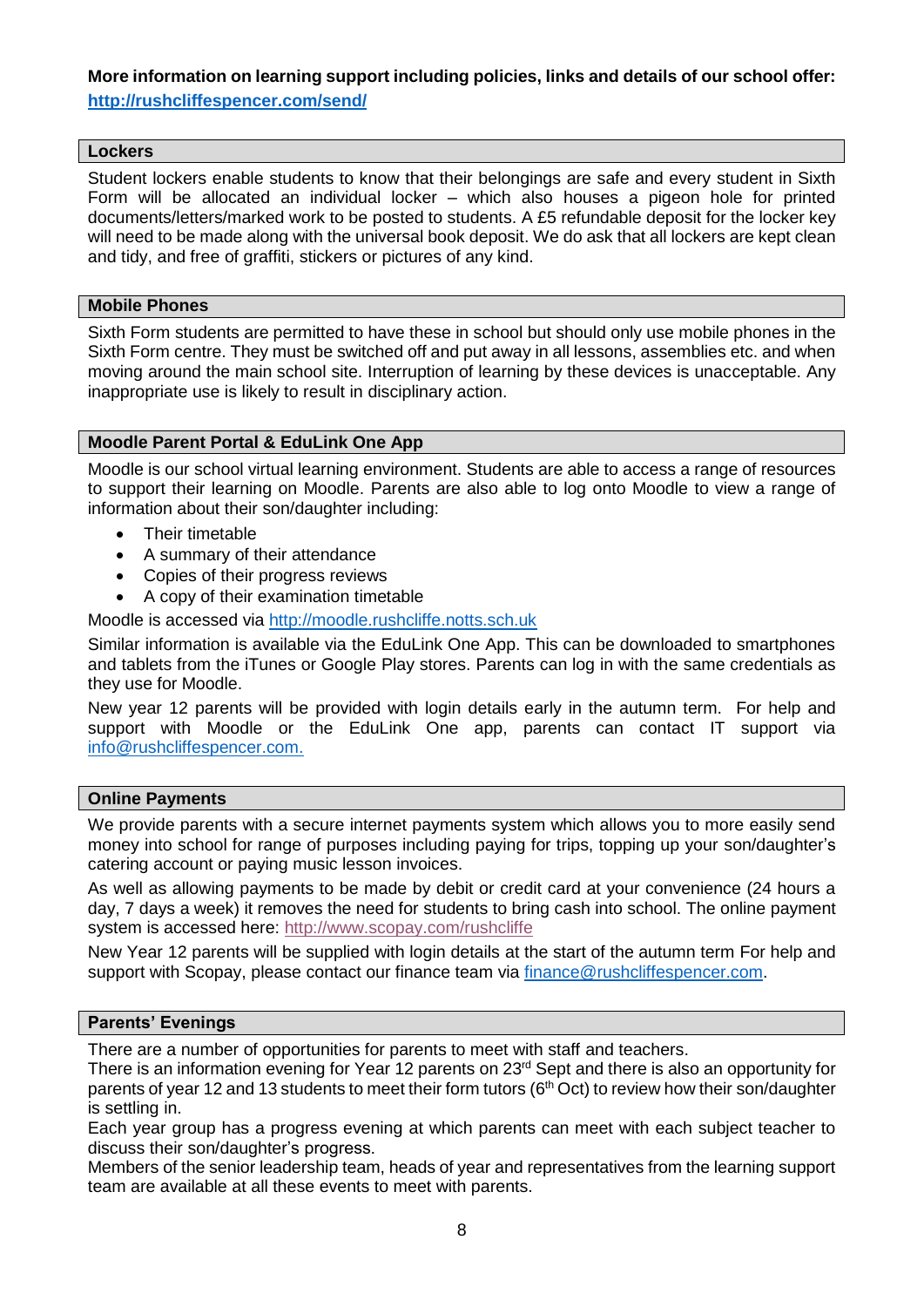#### <span id="page-8-0"></span>**Part time employment**

We recognise the value of part time jobs; the extra money, experience and skills they bring are all useful to students. Problems only exist when students work too many hours, work unsociable hours or agree to working during lesson times in the school day. The official guidance is no more than 10 hours paid employment per week and these should be outside the school day with the exception of paid employment as break duty monitors / canteen assistants which is offered to Sixth Form students in school.

#### <span id="page-8-1"></span>**Progress Reviews**

Progress reviews are published once each term and provide an update of your son/daughter's progress in Sixth Form. At each progress review, you are provided with information from each subject on your son/daughter's:

- target grade
- prediction history and current prediction
- engagement in class; effort & resilience and quality of independent work
- attendance

This information is used by teachers, tutors and the Head of Year to monitor a student's individual progress against targets.

#### <span id="page-8-2"></span>**Safeguarding**

We recognise that the safety and protection of all students is of paramount importance and that all staff, including volunteers, have a full and active part to play in providing early help protecting students from harm. We believe that the school should provide a caring, positive, safe and stimulating environment which promotes all students' social, physical, emotional and moral development. Our policies and practice reflect current legislation, accepted best practice and comply with the most up to date government guidance (particularly a document called "Keeping Children Safe in Education"). We regularly train all staff to ensure that they are able to recognise signs that suggest a son/daughter is at risk, understand relevant issues and are able to respond in line with our policy.

The school's safeguarding officer is Helen Thorpe, student wellbeing co-ordinator. Her office is located in the Student Support Unit and she can be contacted via the school telephone number.

The Senior Designated Safeguarding Lead for the school is Mrs R Frost (Assistant Principal). **More information on safeguarding including policies and information on online safety: <http://rushcliffespencer.com/safeguarding/>**

#### <span id="page-8-3"></span>**School Buses**

The following school bus services operate directly to Rushcliffe:

*280, 281, 282, 283, 284 from Ruddington – operated by Silverdale*

Students wishing to travel on this service can purchase a bus pass from Nottinghamshire County Council (link below).

*221, 221A from Lady Bay – operated by Sharpes*

Students wishing to travel on this service pay the driver a fare each day. Return tickets are available and parents can purchase termly bus passes via the Sharpes website.

#### **More information on bus passes and routes:**

<http://www.rushcliffe.notts.sch.uk/index.php/information/school-buses> <http://sharpesofnottingham.com/school-travel>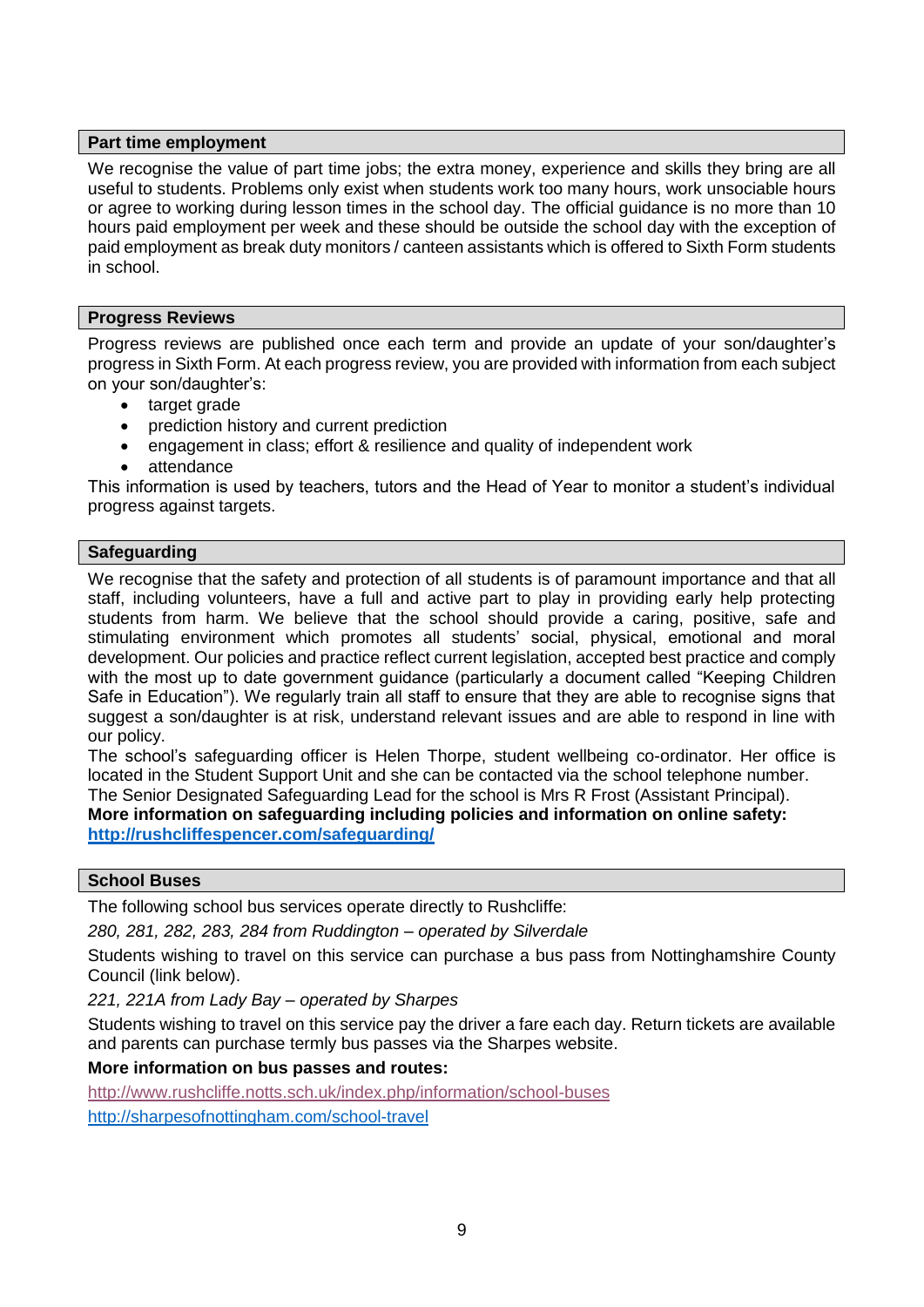#### <span id="page-9-0"></span>**School Day Y12**

| $8.40$ am $-9.00$ am   | Registration / Assembly |  |
|------------------------|-------------------------|--|
| $9.00am - 9.05am$      | <b>Movement Time</b>    |  |
| $9.05$ am $-10.05$ am  | Period 1                |  |
| 10.05 $am - 11.05$ am  | Period 2                |  |
| 11.05am - 11.30am      | <b>Break</b>            |  |
| $11.30am - 12.30pm$    | Period 3                |  |
| $12.30$ pm $- 1.30$ pm | Period 4                |  |
| $1.30pm - 2.15pm$      | Lunch                   |  |
| $2.15$ pm $-3.15$ pm   | Period 5                |  |

#### <span id="page-9-1"></span>**School dinners**

Eatz (the main school dining centre) offers a broad range of food options at lunchtime including:

- Hot meal of the day (includes a pudding and drink)
- Hot take away options including pasta pots, jacket potatoes, noodles etc.
- Sandwiches and baguettes
- Salad bar
- Fresh fruit, snacks and drinks

The Sixth Form Deli is open from 8.40am to 2.15pm where a range of hot / cold snacks and drinks can be purchased. The kitchen staff will cater for specific dietary requirements and Louise Woodward, the kitchen manager, is happy to talk to you directly about your son/daughter's needs. The school is committed to healthy eating the catering team work hard to make sure that they are using fresh ingredients, offering plenty of fruit and vegetables, using wholemeal pastas etc. and minimising any fried or unhealthy ingredients.

Eatz is cashless and operates on a biometric finger system. Money can be loaded onto student accounts via the online payment system. The biometric finger system and cash can be used in the Deli. Students who are in receipt of free school meals can purchase food and drink from both Eatz and the Deli.

#### **More information on school catering:**

<http://rushcliffespencer.com/catering/>

#### <span id="page-9-2"></span>**Teacher absences**

If a teacher is absent, they may notify the student in advance and set work. In this instance, the work can be completed at home or in one of the study areas unless the teacher has indicated otherwise. If a teacher is ill and there has been no advanced notification, students must attend the lesson to collect the work that will be provided for them. In the Sixth Form cover teachers are not provided for short term absences so the responsibility for completing the set work lies with the student.

#### <span id="page-9-3"></span>**Trips & Residential visits**

Trips & residential visits are an important part of the student experience at Rushcliffe Sixth Form. They are an integral part of giving everyone the chance to shine brightly. They give students learning and cultural experiences that they cannot get by being in the classroom alone and add to students' enjoyment of their studies. They also enable us to provide opportunities that students may otherwise not get. Some trips are set up to be able to accommodate as many students as want to go. However, this isn't always possible. In the event that places are limited, trips are either allocated on a first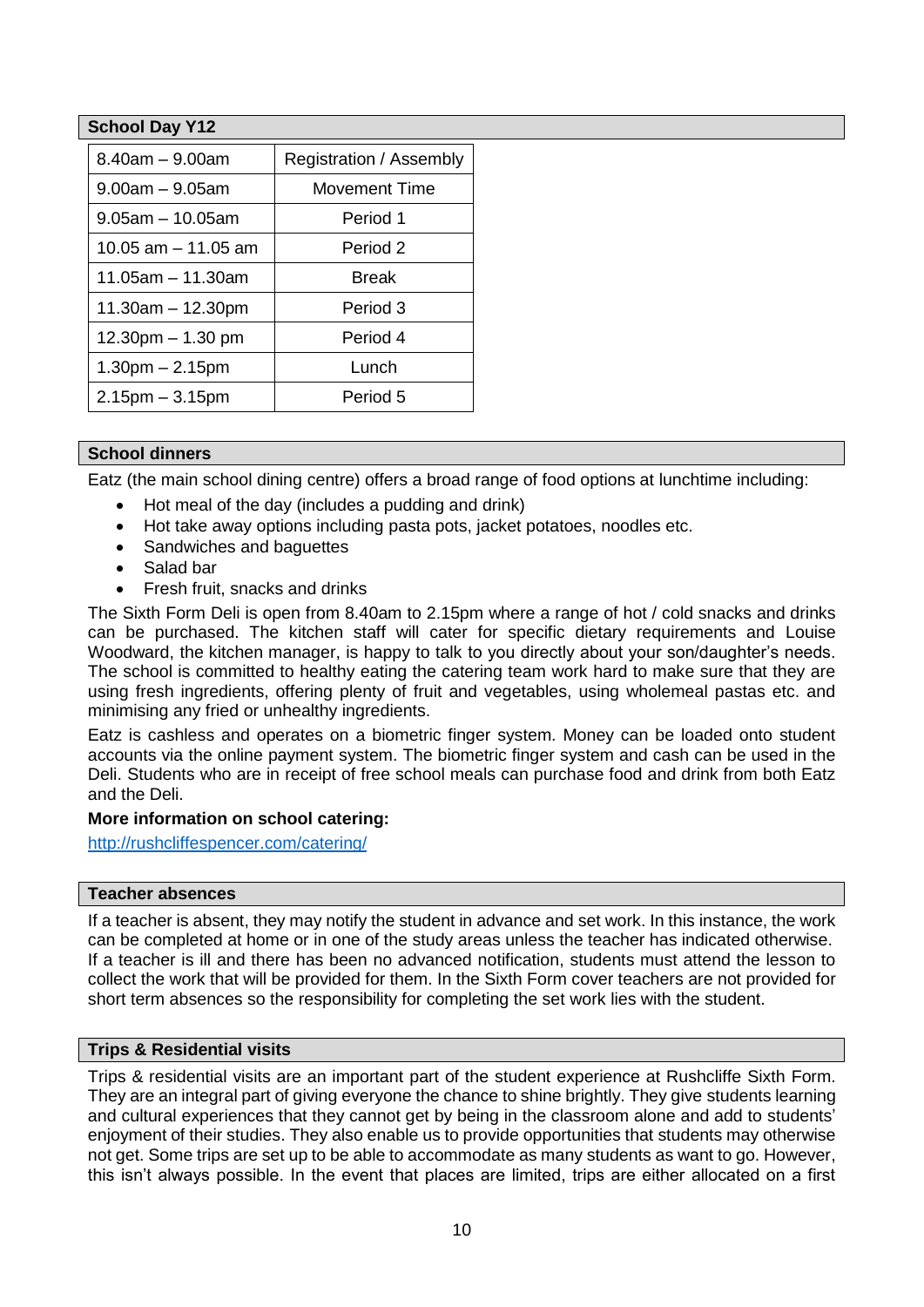come, first served basis or through a random draw. For over-subscribed overnight visits, we take into account whether or not students have been previously selected to ensure fairness. Payment for trips is via our online payment system (see earlier section). Students in receipt of free school meals can request to be provided with a packed lunch on trips that take them out of school during lunchtime.

In order for students to go on day trips that do not include adventurous activity, parents must have returned the annual consent form (which are issued on enrolment). For overnight, overseas or adventurous visits, a separate consent form is required and is issued by the member of staff leading the trip.

#### <span id="page-10-0"></span>**Tutors**

All students are placed in a cross curricular tutor group in y12 and each tutor group has a tutor who is the first point of contact and support during a student's time in Sixth Form. Students follow a comprehensive tutorial programme delivered each morning in 'tutor time' (08.40-09.00am). Tutor activities include:

- Transition programme: bridging the gap from GCSE to Level 3 courses and A levels
- Study skills with a focus on independent learning
- Careers education, information, advice and guidance
- Essential IT skills
- Developing self-confidence, team building and leadership skills
- Mentoring : group and 1:1 sessions
- Post 18 pathways

The Head of Year 12 – Mr Cooper, leads the teams of tutors and oversees your son/daughter's overall progress in Sixth Form.

You will be invited to meet your son/daughter's tutor at the 'Meet the Tutor Evening' on October 6th – appointments will be made by students directly with their tutors and take place virtually via the school cloud.

#### <span id="page-10-1"></span>**Well-being and pastoral support**

We want our students to shine brightly in all aspects of their academic studies and to achieve their full potential. If there are times when a student needs more support and guidance, our highly developed systems of monitoring and intervention aim to get them quickly back on track. Form tutors and HOY work closely with students, including 1:1 mentoring sessions. The Sixth Form team includes a dedicated mentor, experienced and skilled in working with 16-18 year olds facing academic and /or personal challenges. The school also benefits from two qualified counsellors who work with students in need of professional guidance and coping strategies. A level studies are demanding and we encourage all of our students to seek support when necessary. If you feel your son/daughter would benefit from additional support or if you have any concerns you would like to discuss regarding their well-being please contact the Sixth Form office and ask to speak with their Head of Year.

#### <span id="page-10-2"></span>**Work experience**

All of our year 12 students undertake a week's work experience commencing  $7<sup>th</sup>$  Feb 2022 – this gives them the opportunity to develop essential communication and workplace skills and to gain an insight into the reality of a particular profession or career. Their experiences, observations and reflections help to shape their future ambitions and ensure a focus on progression post 18. It is the student's responsibility – with the guidance and support of the school – to find and secure a work experience placement. Should any parent/carer be in a position to offer work experience to a Rushcliffe student please contact the Careers Officer in school. We would be delighted to hear from you!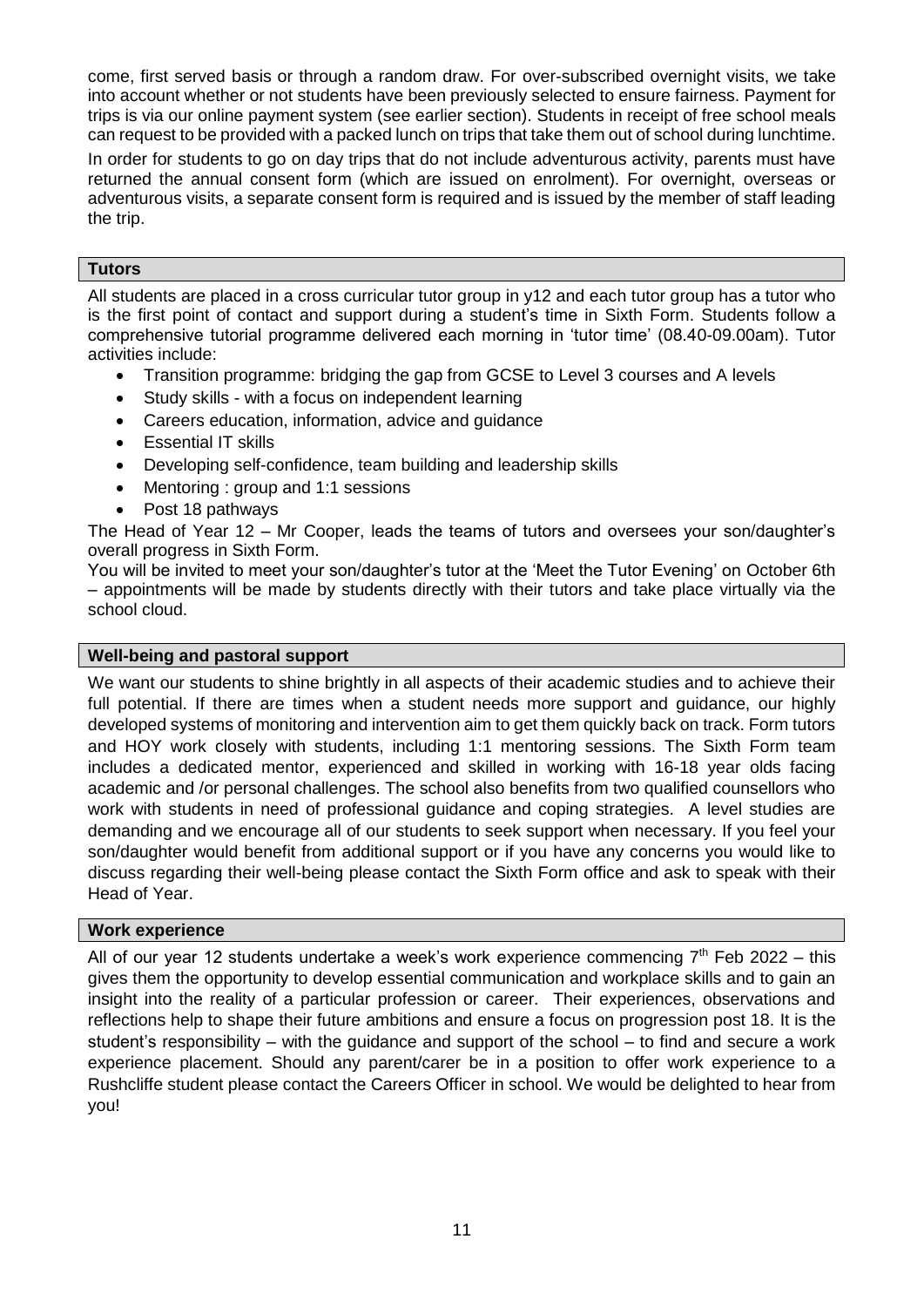#### <span id="page-11-0"></span>**Staff**

The list below does not contain all members of staff but should give an indication of key members of staff in Sixth Form and school. Generally, the first port of call for queries is the Sixth Form office, your son/daughter's form tutor or, for specific subject-related queries, your son/daughter's subject teachers. All members of staff can be contacted via our main office: [info@rushcliffespencer.com](mailto:info@rushcliffespencer.com) or 0115 9744050.

#### **Sixth Form Team**

- Mrs Frost Assistant Principal (Post 16)
- Mr Roberts Head of Sixth Form
- Mr Lakin Head of Year 13
- Mr Cooper Head of Year 12
- Katie Farndale-James Sixth Form Administrator
- Tracey Smith Sixth Form Mentor & Attendance

#### **School's Senior Leadership Team**

- Mr Painton Principal
- Ms Sismey Vice Principal (Standards)
- Mr Ward Vice Principal (Pastoral)
- Ms Carter-Cooke Assistant Principal (Staff Development)
- Mr Crawley Assistant Principal (Inclusion)
- Ms Desai Assistant Principal (Futures)
- Mrs Frost Assistant Principal (Post 16 & Safeguarding)
- Mr Peel Assistant Principal (Achievement)

#### **Heads of Faculty**

- Mr Pitts Head of Arts
- Mr Salmeron Head of Computing
- Ms Allen Head of English
- Miss Weston Head of Innovations (Design Technology)
- Ms Vicente Head of Languages
- Ms Berry– Head of Mathematics
- Mr Paling Head of Physical Education
- Mr Malloney Head of Science
- Mrs Miles SENDCo
- Mrs Purnell Head of Humanities
- Mr Young Head of Social Sciences

#### **Other Key members of staff**

- Helen Thorpe Student Wellbeing Lead and Safeguarding Officer
- Helene Brinklow Finance Assistant (including online payments)
- Amy Parkes Examinations Officer
- Karen Winfield First Aid / Medical Lead

#### **Please keep us informed!**

[broberts@rushcliffe.notts.sch.uk](mailto:broberts@rushcliffe.notts.sch.uk) [jlakin@Rushcliffe.notts.sch.uk](mailto:jlakin@Rushcliffe.notts.sch.uk) [rcooper@rushcliffe.notts.sch.uk](mailto:rcooper@rushcliffe.notts.sch.uk) [kfarndaleJames@Rushcliffe.notts.sch.uk](mailto:kfarndaleJames@Rushcliffe.notts.sch.uk)